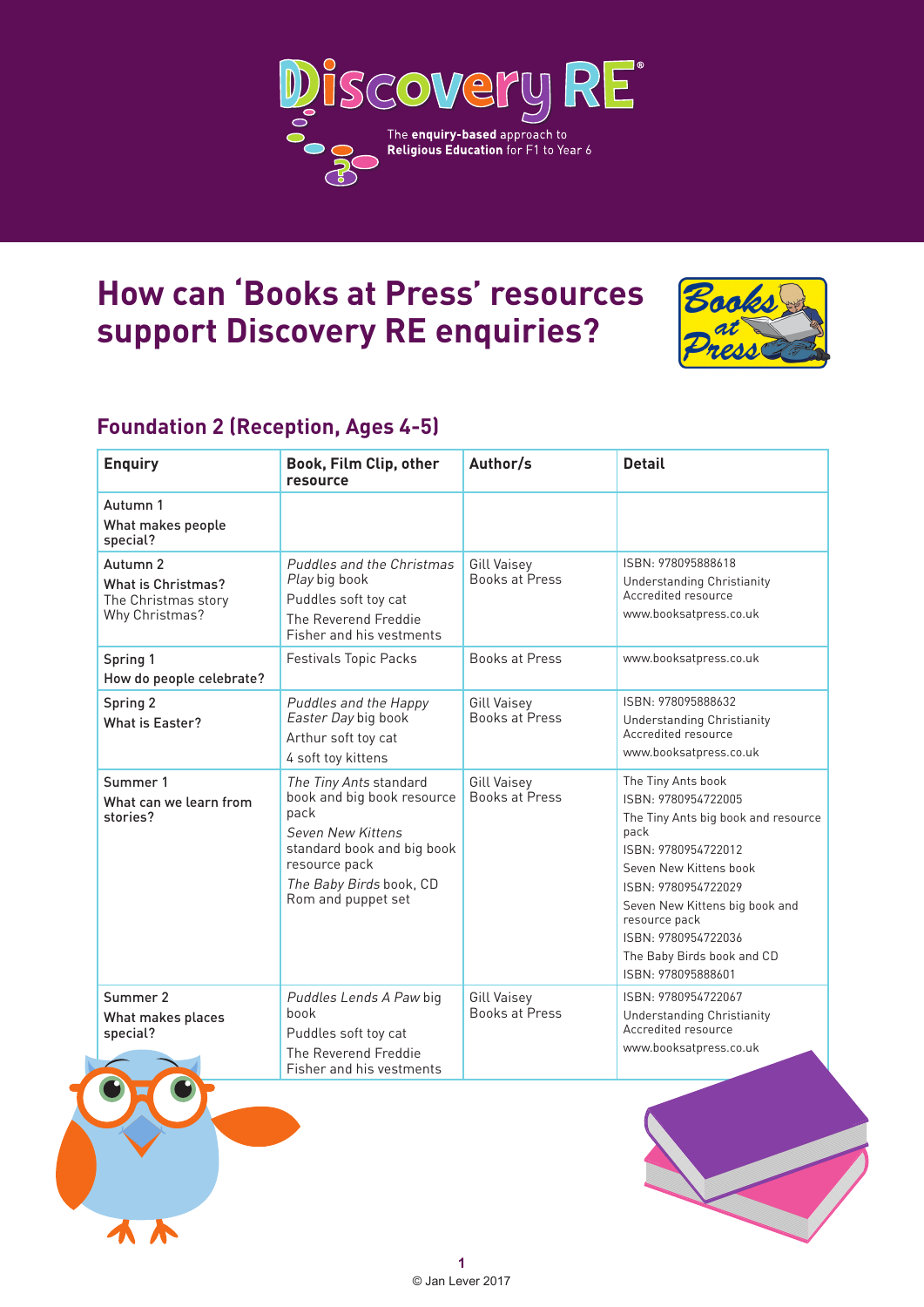

## **Year 1 (Ages 5-6)**

| <b>Enquiry</b>                                                                                                                     | Book, Film Clip, other<br>resource                                                                                                                                                                    | Author/s                             | <b>Detail</b>                                                                                     |
|------------------------------------------------------------------------------------------------------------------------------------|-------------------------------------------------------------------------------------------------------------------------------------------------------------------------------------------------------|--------------------------------------|---------------------------------------------------------------------------------------------------|
| Autumn 1<br>Does God want Christians<br>to look after the world?                                                                   | Puddles and the St Francis<br>Service big book<br>Puddles soft toy cat<br>Arthur soft toy cat<br>4 soft toy kittens<br>2 soft toy (stray) kittens<br>The Reverend Freddie<br>Fisher and his vestments | Gill Vaisey<br><b>Books at Press</b> | ISBN: 978095888663<br>Understanding Christianity<br>Accredited resource<br>www.booksatpress.co.uk |
| Autumn 2<br>What gifts might Christians<br>in my town have given<br>Jesus if he had been<br>born here rather than in<br>Bethlehem? |                                                                                                                                                                                                       |                                      |                                                                                                   |
| Spring 1<br>Was it always easy for<br>Jesus to show friendship?                                                                    |                                                                                                                                                                                                       |                                      |                                                                                                   |
| Spring 2<br>Why was Jesus welcomed<br>like a king or celebrity<br>by the crowds on Palm<br>Sunday?                                 |                                                                                                                                                                                                       |                                      |                                                                                                   |
| Summer 1<br>Is Shabbat important to<br>Jewish children?                                                                            |                                                                                                                                                                                                       |                                      |                                                                                                   |
| Summer 2<br>Are Rosh Hashanah and<br>Yom Kippur important to<br>Jewish children?                                                   |                                                                                                                                                                                                       |                                      |                                                                                                   |